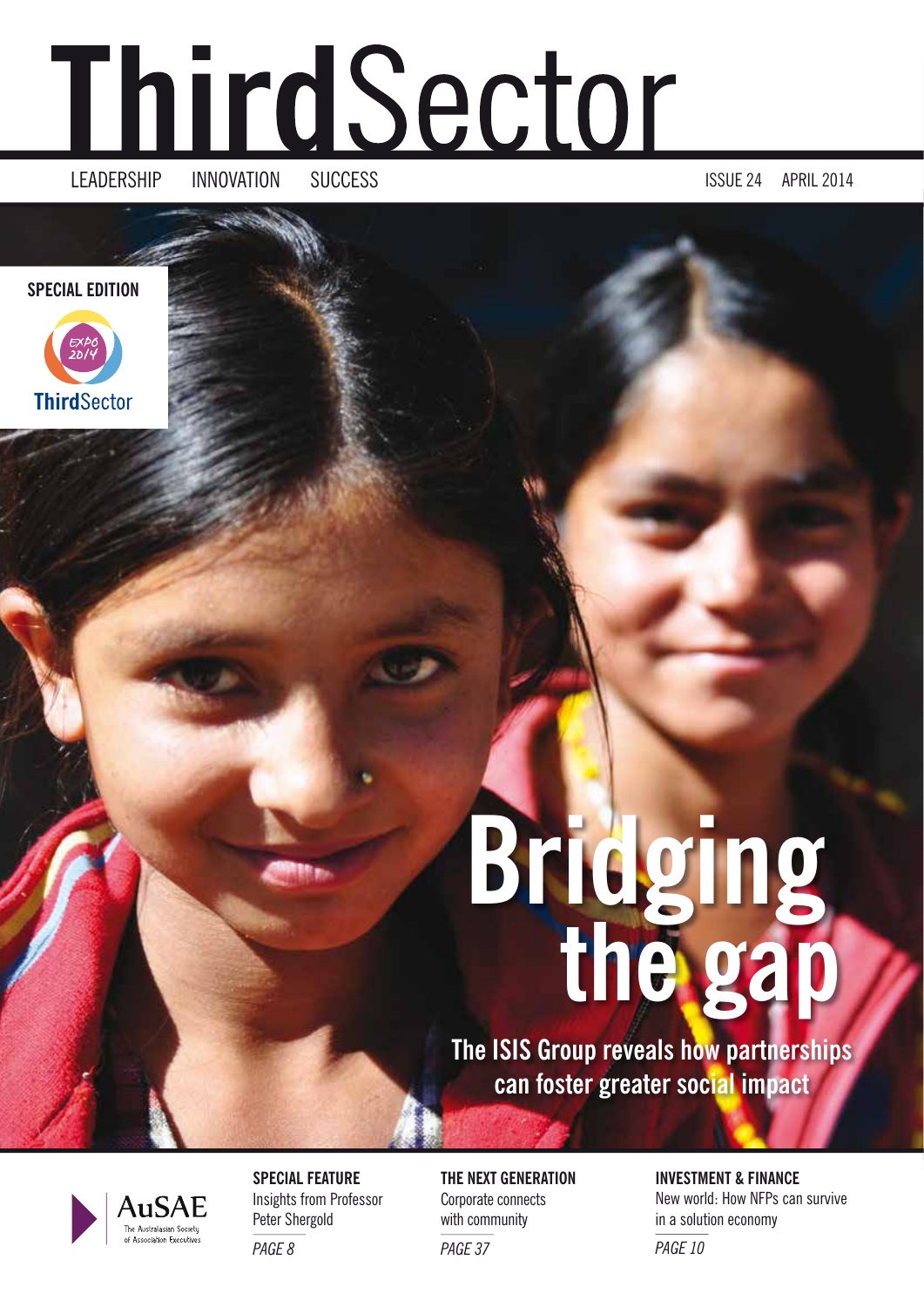**17**

66

improve health, education and infrastructure for more than 30,000 people. After 16 years, we are specialists in working with displaced children, maternal infant child health, remote education, and community health and infrastructure.

to secure continued funding. This skews When the ISIS Group started in 1998, the dream was to address three major challenges faced by many NFPs. Firstly, the conventional funding model means NFPs are often desperate to please their donors the in-country work; projects favoured by financial backers are prioritised over projects that are most needed by local people, and development experts are forced to focus on meeting donor needs rather than on their work with community.

Secondly, being beholden to donors can stifle research and cloak mistakes. Research is expensive but essential for identifying community needs and monitoring projects. While comprehensive research can and

It has struck me in my years as a business<br>person in many different capacities, person in many different capacities, that often simple ideas are the most powerful. For the ISIS Group, which I founded 16 years ago, the idea of building a bridge between the worlds of business and not-for-profits (NFPs) has reaped enormous benefits for two of the most disadvantaged districts on the planet.

should reveal mistakes, this can also potentially threaten donor support and add to financial risk.

The ISIS Group is a foundation and a private business. In a unique funding model, all The ISIS Foundation's overhead costs are paid for by ISIS (Asia Pacific), a business set up for this sole purpose. ISIS (Asia Pacific) is an Australian corporate finance business which advises companies on large international transactions and raises money for global fund managers. Since inception, ISIS (Asia Pacific) has generated more than \$7 million for the foundation.

Finally, NFPs are routinely and often unfairly criticised for spending too much on overheads, leading to financial restrictions that can compromise the work. Great support matters. No one can deliver quality services on the smell of an oily rag!

Through years of mistakes, learnings and evolving our thinking, we have seen that our simple model can make a powerful difference to the lives of many.

The genesis of ISIS was the simple but radical idea that the engine room of commerce could power international development work in Uganda and Nepal. That was 16 years ago, when no one had heard of a 'business for purpose' much less a corporate finance business dedicated to people in poverty.

ISIS was born after many long debates about the arbitrary distribution of wealth and security. The group's underpinning philosophy is that lasting social change can happen when business and NFPs work together in true partnership.

### DONOR CONFIDENCE THROUGH A UNIQUE FUNDING MODEL

The model allows business people to do what they are good at – making money – and development people to do what they do best – providing best practice service delivery to communities in need.

Due to the fact that the business funds the foundation's overheads, donors know that every cent of their money goes where it is needed most – services on the ground in remote areas of Nepal and Uganda.

This means never having to argue with donors about overhead costs, something many donors are averse to funding. Just as importantly, because the financial liability of the foundation is underpinned by the business, ISIS projects are able to be community led, not donor driven. We have never gone into a village or region thinking we know the answers. Instead, we work with local people to find local solutions.

#### ADDRESSING COMPLEX ISSUES WITH A SIMPLE APPROACH

It is now accepted wisdom that the corporate world benefits enormously when it helps people in great need. Research shows that when businesses have a genuine commitment to community and social responsibility, profitability rises, driven by consumer approval and high staff retention.

It's a simple idea that has delivered powerful results. Each year, The ISIS Foundation works with local communities to

Since 1998, the ISIS Group has been providing services to people living in poverty in Nepal and Uganda using a unique dual model that incorporates both a business and not-for-profit component. Audette Exel, a founder of the ISIS Group, explains to *Third Sector* how not-for-profits can successfully partner with business

to achieve greater social impact.

# BETWEEN BUSINESS AND NFPS **BRIDGING THE GAP**

## **by Audette Excel, Founder, ISIS Group.**



Greg Budworth, CEO Compass Housing Services

*Compass provides secure and affordable housing for this and future generations. Through our GROW A Star program we strive to support all young people at risk to follow their dreams.* 



Lasting social change can happen when business and NFPs work together in true partnership."

**– AUDETTE EXCEL, FOUNDER, ISIS GROUP**

**LEFT:** School girls in Humla, a remote region in the northwest of Nepal.

> **RIGHT:** A grandfather with his grandchild in Humla, Nepal.